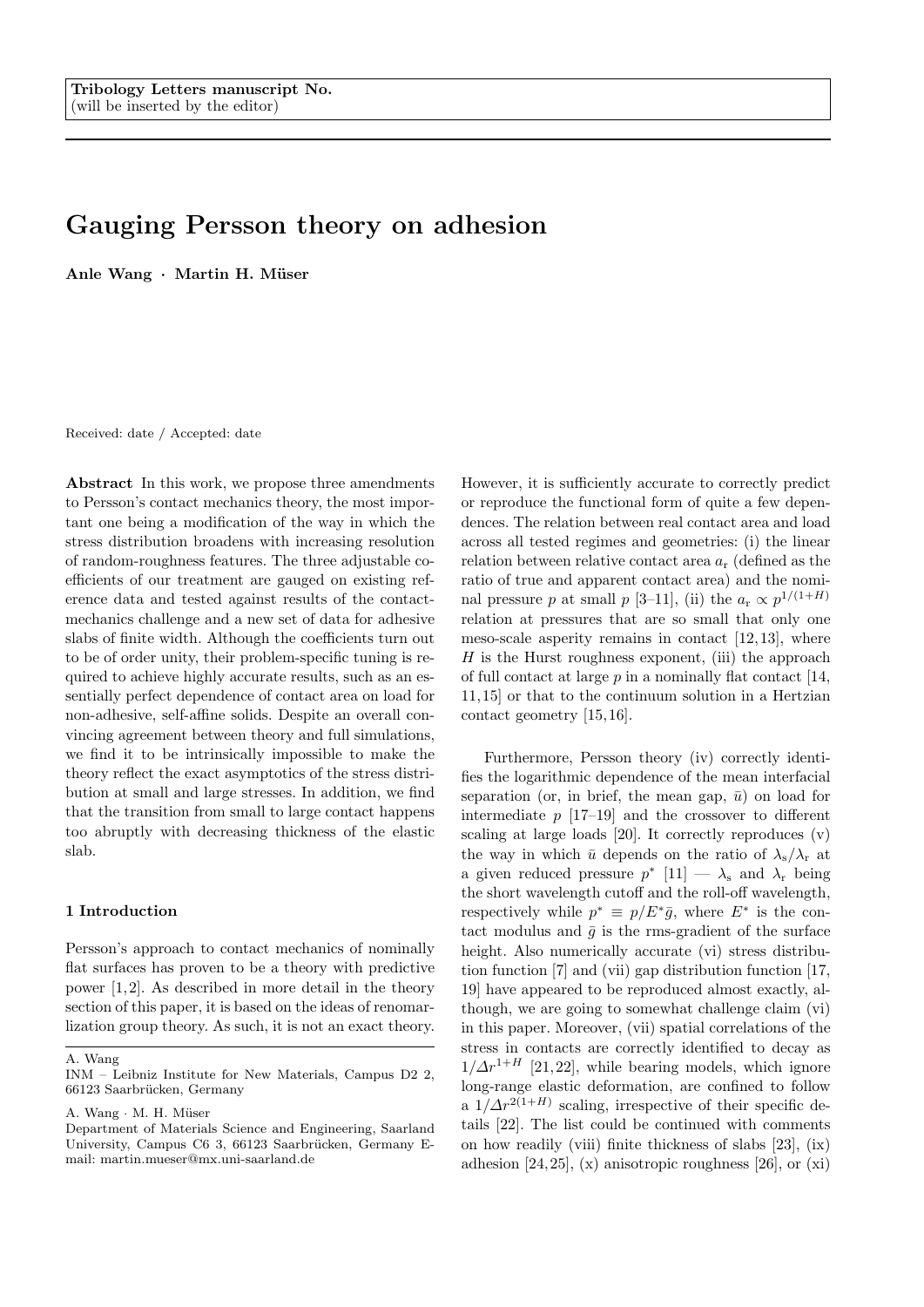plasticity is included [27], although rigorous, numerical tests of the last claim have not yet been disseminated.

Despite all its advantages, the theory may still have some room for improvement. One potential problem is that the calculation of the elastic energy and the broadening of the interfacial stress distribution  $Pr(\sigma)$  has so far been handled in a slightly inconsistent fashion. Furthermore, the modifications to the elastic energy calculations were gauged empirically on data that is certainly less reliable than that from accurate, brute-force simulations, for which surface topographies, elastic properties, etc., are known, in principle, to arbitrary precision. In addition, numerically rigorous tests of the predicted  $Pr(\sigma)$  have so far been impeded by the extremely slow convergence of  $Pr(\sigma)$  [24], or were restricted to small dimensions [28] or to adhesion that is long-ranged at the smallest scale [25].

In this work, we set the corrections to the elastic energy on a common footing with corrections to the way in which  $Pr(\sigma)$  broadens as roughness features are resolved at smaller and smaller scales. In addition, we parameterize the corrections on the most accurate, available data for adhesionless contacts and some data of the Tribology Letters contact-mechanics challenge disseminated in this issue of Tribology Letters [29]. We also fine-tune a prefactor used to estimate the propagation of cracks in the treatment of adhesive contacts. Finally, we test the quality of our parameterization of Persson theory against data from the contact-mechanics challenge and against new, numerical data for adhesive systems. We have abstained from including the – as we believe – improved parameterization of Persson theory into the contact mechanics challenge, as our data would have had to be labeled as "post-dictions" rather than as predictions, whereby they would have violated the conditions for entering the competition, in addition to having been produced nine months after the submission deadline for entering the competition.

The remainder of this paper is organized as follows: In section 2, Persson theory and our amendments to it are presented as well as our numerical approach. Section 3 contains a comparison of the theoretical predictions to brute-force simulations. Conclusions are drawn in section 4.

## 2 Theory and Methods

## 2.1 Comment on notation and variables

Throughout this work, the same notation is used as that in the contact-mechanics challenge [29]. This includes the assumption of the small-slope approximation.

In addition, reduced units are indicated with a star. For example,  $p^*$  is the dimensionless pressure defined as  $p^* \equiv p/E^* \bar{g}$ , where  $\bar{g}$  is the root-mean-square gradient of the surface, while  $\sigma^* \equiv \sigma/E^* \bar{g}$ . Anybody interested in real numbers can multiply quantities of dimension pressure with their own preferred numbers, e.g., with 25 MPa when being interested in soft-matter systems.

We also note that we make a minor shift in terminology in respect to Persson theory, which, however, leaves equations unaffected. Persson uses the concept of magnification, i.e., when stating that a problem is considered at a magnification of  $\zeta$ , he assumes that only those random roughness features are resolved that have a wavelength equal or greater than  $\mathcal{L}/\zeta$ . We use the concept of resolution: when the resolution is said to be q, we imply that only those random roughness features with wave vectors  $|\mathbf{q}'| \leq q$  are considered.

## 2.2 Persson theory for adhesive contacts

Persson theory is a renormalization-group approach to contact mechanics. It starts from the solution of a contact mechanics problem at a coarse scale that ignores all random roughness features of wave vectors larger than a given wave number  $q_0$ . The simplest case is that of a nominally flat surface of linear dimension  $\mathcal{L} = 2\pi/q_0$ , which is treated as if it were repeated periodically in the plane. In that case, the interfacial distribution is a simple delta-function

$$
Pr(\sigma, q_0) = \delta(\sigma - p_0),\tag{1}
$$

where  $p_0$  is the nominal contact pressure. If a flatpunch, a Hertzian, or, any other deterministic contact geometry were the starting point, the initial stress distribution function would have to be modified accordingly, i.e.,  $Pr(\sigma, q_0)$  and  $p_0$  would need to be spatially resolved.

When small-scale roughness at an (arbitrary) wave vector q is added, the stress distribution broadens due to the additional undulations within the contact zone. For a system that is isotropic and homogeneous in the plane, the standard deviation of the stress (assuming full contact, see also appendix A) is given by

$$
\Delta p(\mathbf{q}) = \frac{qE^* f(q)}{2} |\tilde{h}(\mathbf{q})|,\tag{2}
$$

where  $E^*$  is the contact modulus, q the magnitude of  $\mathbf{q}$ , and  $\tilde{h}(\mathbf{q})$  the Fourier transform of the real-space height profile  $h(\mathbf{r})$  given by

$$
\tilde{h}(\mathbf{q}) = \frac{1}{A} \int_{A} d^{2}r \, e^{-i\mathbf{q} \cdot \mathbf{r}} h(\mathbf{r}). \tag{3}
$$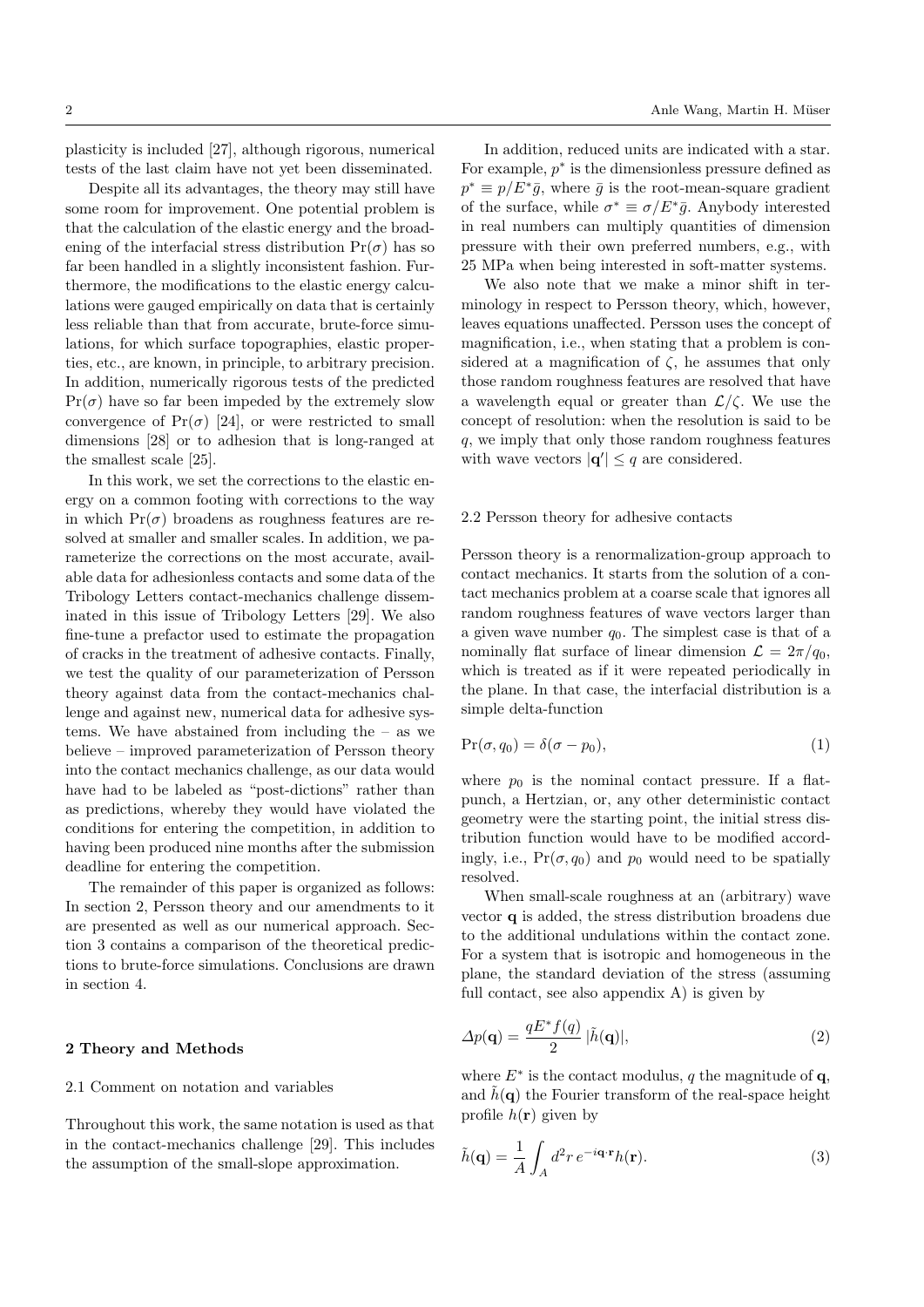The factor  $f(q)$  in equation (2) depends on the system under consideration. For a slab of finite width with a constant-stress boundary condition on the surface opposite to the interface, it reads [23]

$$
f(q) = \frac{\cosh(2tq) - 2(qt)^2 - 1}{\sinh(2qt) + 2qt},
$$
\n(4)

where  $t$  is the thickness of the slab. For a semi-infinite solid,  $t \to \infty$ ,  $f(q) = 1$ , while for a thin beam,  $t \to 0$ ,  $f(q) = (qt)^3/6.$ 

The broadening of the pressure distribution is realized with a kernel function  $K(\sigma, \sigma', \Delta p)$  (details on it further below and in appendix B) according to

$$
\Pr(\sigma, q^+) = \int_{\sigma_n^+}^{\sigma_p} d\sigma' K(\sigma, \sigma', \Delta p) \Pr(\sigma', q^-). \tag{5}
$$

Here,  $Pr(\sigma, q)$  reflects the interfacial stress distribution when all (random) undulations with wave vector  $q' < q$ are resolved.  $q^-$  is the wave number just below q, while  $q^+$  is marginally larger. The upper limit of the integral on the right-hand side of equation (5),  $\sigma_{\rm p}$ , is the potentially scale-dependent indentation hardness [27], while  $\sigma_a$  denotes the maximum adhesive stress at the given resolution  $q$  [30], i.e., any local interfacial stress at the new resolution  $q$  may not exceed the given hardness while local tensile stresses must be less than that needed for the propagation of a center crack. Since we ignore plasticity in the present work, we replace  $\sigma_{\rm p}$  with infinity in the following.

At a given resolution q, an integral over  $Pr(\sigma)$  yields the scale-dependent relative contact area

$$
a_{\mathbf{r}}(q) = \int_{-\sigma_{\mathbf{a}}^{+}}^{\infty} d\sigma \operatorname{Pr}(\sigma, q). \tag{6}
$$

An important assumption in the theory now is that the way in which the stress distribution broadens at a given contact point is not very sensitive to the stress at a given location. This is certainly meaningful for contact points far way from a contact line, but potentially problematic otherwise [31, 32]. However, making this approximation, the kernel function only needs to represent the first two moments of the stress broadening, which is why it can be approximated as a Gaussian. However, when broadening encompasses the simultaneous resolution of several q vectors, care needs to be taken to satisfy the boundary condition, e.g., points that reach a stress of  $\sigma_a$  are taken to be no longer part of the contact. To reflect this boundary condition, a mirror Gaussian is added so that the kernel function

$$
K(\sigma, \sigma', \Delta p) = \frac{e^{-(\sigma - \sigma')^2/2\Delta p^2} - e^{-(\sigma + \sigma' - 2\sigma_a)^2/2\Delta p^2}}{\sqrt{2\pi \Delta p^2}}(7)
$$

keeps the first moment of the stress distribution unchanged while satisfying the boundary condition. The mathematical justification for the mirror Gaussian can be derived by mapping the integral formulation of Persson theory onto a diffusion equation with an absorbing boundary condition at the smallest allowed stress [1, 2].

Persson relates the adhesive pull-off stress to the scale-dependent surface energy  $\gamma(q)$  through the Griffith criterion

$$
\sigma_{\mathbf{a}}(q) = \sqrt{qE^* f(q)\gamma(q)},\tag{8}
$$

thereby deferring the calculation of  $\sigma_a(q)$  to that of  $\gamma(q)$ .

Ignoring that roughness can increase the true contact area, one can gain surface energy where surfaces touch microscopically, but the elastic energy needed to comply to the counter face has to be subtracted at each resolution. Therefore,  $\gamma(q)$  satisfies the equation

$$
a_{s}(q)\gamma(q) = a_{s}(q_{s})\gamma_{s} - \sum_{|\mathbf{q}'|>q} a(q')u_{\text{ela}}^{(\text{f})}(\mathbf{q})
$$
(9)

where  $\gamma_s$  is the surface energy at the smallest scale and  $u_{\text{ela}}(q)$  the elastic energy of mode q in full contact

$$
u_{\text{ela}}^{(\text{f})}(\mathbf{q}) = \frac{qE^* f(q')}{4} |\tilde{h}(\mathbf{q}')|^2.
$$
 (10)

A negative value of  $\gamma(q)$  in equation (9) is set to zero.

To conclude the summary of Persson theory used in this work, we state that the work done on the system,  $\int d\bar{u} p_0(\bar{u})$  must be equal to the change of the net potential energy per unit area, i.e.,

$$
U = -a(q_s)\gamma_s + \sum_{\mathbf{q}} a(q)u_{\text{ela}}^{(\mathbf{f})}(\mathbf{q}).\tag{11}
$$

Since one cannot preset  $\bar{u}$  in Persson theory but only  $p_0$ , the relation  $dU = p_0 d\bar{u}$  is transformed into  $d\bar{u} =$  $dp(dU/dp)/p$  so that the pressure-dependent mean gap can be calculated via

$$
\bar{u}(p_0) = -\int_{p_0}^{\infty} dp \frac{U'(p)}{p},\tag{12}
$$

given that  $\bar{u}(p \to \infty) = 0$ .

## 2.3 Amendments to Persson theory

Two important approximations in Persson theory are that (a) higher modes in displacement and thus stress are excited when non-contact is created and that (b) non-contact is nucleated with a larger probability in the valleys than in the flanks or on the peaks. These two effects cause opposite corrections to the broadening of the stress distribution: (a) leads to an increased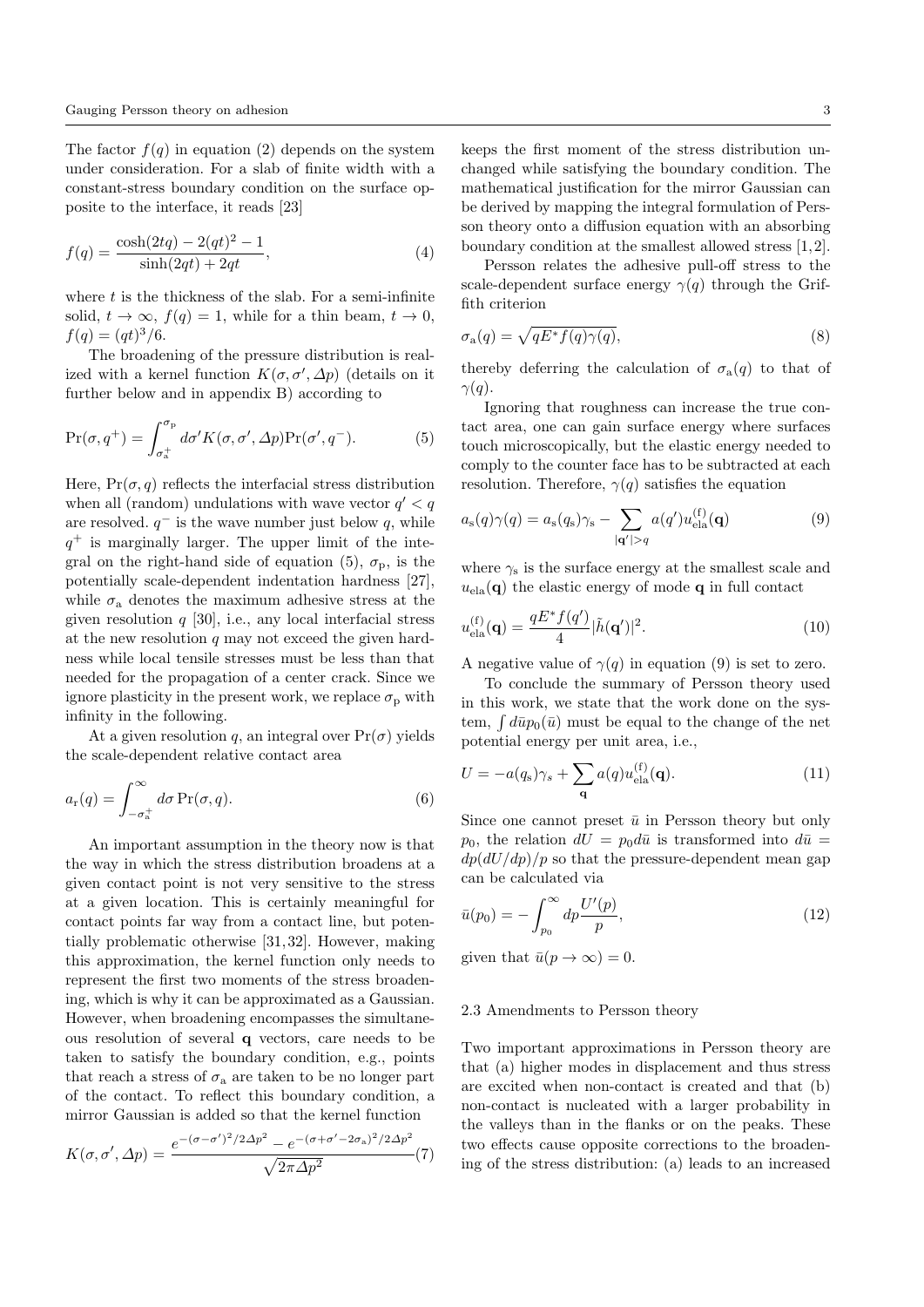and (b) to a decreased stress broadening, whereby the contact area increases with respect to the original formulation of the theory. Without being in a position to rationalize why a previous study [32] found effect (b) to dominate (a), we analyze next, how effect (b) should be incorporated into a modification of the theory.

Assume that the true Fourier coefficient of the displacement field  $\tilde{u}_t(\mathbf{q})$  is a little less in magnitude than that considered in Persson theory,  $\tilde{u}_P(q)$ , i.e.,

$$
|\tilde{u}_{t}(\mathbf{q})| = (1 - \varepsilon)|\tilde{u}_{P}(\mathbf{q})|.
$$
\n(13)

Both, the kinetic energy and the pressure variance  $\Delta p^2$ associated with the broadening due to mode q are then only  $(1 - \epsilon)^2$  times the originally anticipated value. Therefore, if the potential energy of mode q is corrected with a weighting factor  $W\{a_r(q)\}\$ according to

$$
u_{\text{ela}}(\mathbf{q}) = a_{\text{r}}(\mathbf{q}) \frac{q E^* f(q') W\{a_{\text{r}}(q)\}}{4} |\tilde{h}(\mathbf{q})|^2, \tag{14}
$$

then the standard deviation of the stress needs to be modified with the same factor from equation (2). Thus,

$$
\Delta p(\mathbf{q}) = \sqrt{W\{a_r(q)\}} \frac{qE^* f(q)}{2} |\tilde{h}(\mathbf{q})|.
$$
 (15)

Persson has so far applied the correction factor  $W(a_r)$ only to the elastic energy but not to the stress broadening. He finds the relation

$$
W_{\rm P}(a_{\rm r}) = 1 - c_1(1 - a_{\rm r}^2) \tag{16}
$$

with  $c_1 = 0.55$  to be useful [24]. We augment it with an additional term and use

$$
W(a_{\rm r}) = 1 - c_1(1 - a_{\rm r}^2) - c_2(1 - a_{\rm r}^4)
$$
\n(17)

instead. Our coefficients  $c_1 = -2/9$  and  $c_2 = 2/3$  are gauged on an analytical formula [32] for the relative contact area, which provides an excellent description of numerically rigorous results [11], in which finite-size, self-affine, and continuum corrections were included, see Figure 1. The correction factor  $W(a_r)$  remains larger than one half for any value of  $0 \le a_r \le 1$ , which means that it is of order unity. It could be further adjusted to reproduce the target  $a_r(p^*)$  relation even more closely. However, we do not see that this would benefit the description of any property other than  $a_r(p^*)$ . Likewise, we do not consider an independent treatment of the weight functions for stress broadening and elastic energy for small adhesion, which one could motivate from the existence of large-q modes.

A quasi-exact reproduction of numerical reference data on the  $a_r(p^*)$  relationship — at least for H taking the values  $H = 0.3, 0.5,$  and  $0.8 -$  is

$$
a_r(p^*) = erf(1.9p^*)\{1 - a_0^2(p^*)\} + a_0^3(p^*)
$$
\n(18)

with

$$
a_0(p^*) = \text{erf}(1.45p^*). \tag{19}
$$

This last function,  $a_0(p^*)$ , reflects the asymptotic behavior for adhesionless, semi-infinite solids at large  $p^*$ . It is almost identical to that in the original Persson It is almost identical to that in the original Persson<br>theory [1],  $a_0(p^*) = \text{erf}(\sqrt{2}p^*)$ , based on  $W(a_r) \equiv 1$ . Equation (18) is used for our fine tuning of the coefficients  $c_1$  and  $c_2$ .



Fig. 1 Ratio of relative contact area and reduced pressure,  $a_{\rm r}(p^*)/p^*$  as a function of reduced pressure. The solid line represents quasi-exact numerical data on self-affine surfaces with different Hurst roughness exponents, see Equation( 18). Model 1 uses no corrections to the stress broadening, i.e.,  $c_1 = c_2 = 0$  in equation (17). Model 2 takes parameters that were obtained by Persson for the fine-tuning of the elastic energy  $c_1 = 0.55$ ,  $c_2 = 0$ , while the parameters in model 3,  $c_1 = -2/9, c_2 = 2/3$ , were adjusted to closely match  $a_r(p^*)/p^*$ from Equation( 18).

Note that neither the weight-function  $W(a_r)$  nor the thickness or potential gradient corrections expressed in  $f(q)$  alter the functional form of the stress distribution in the adhesionless case. Irrespective of their parameterization, the broadening of the stress distribution is determined by an effective mean-square surface-height gradient

$$
\bar{g}_{\text{eff}}^2 \equiv \sum_{\mathbf{q}} W\{a_{\mathbf{r}}(\mathbf{q})\} f(q) |\tilde{h}(\mathbf{q})|^2 \tag{20}
$$

so that

$$
\Delta p = E^* \bar{g}_{\text{eff}},\tag{21}
$$

replaces the "usual"  $\Delta p = E^* \bar{g}$  relation. The stress distribution at the small wavelength cutoff (adhesionless but potentially finite width) remains to satisfy

$$
Pr(\sigma) = K(\sigma, p_0, \Delta p). \tag{22}
$$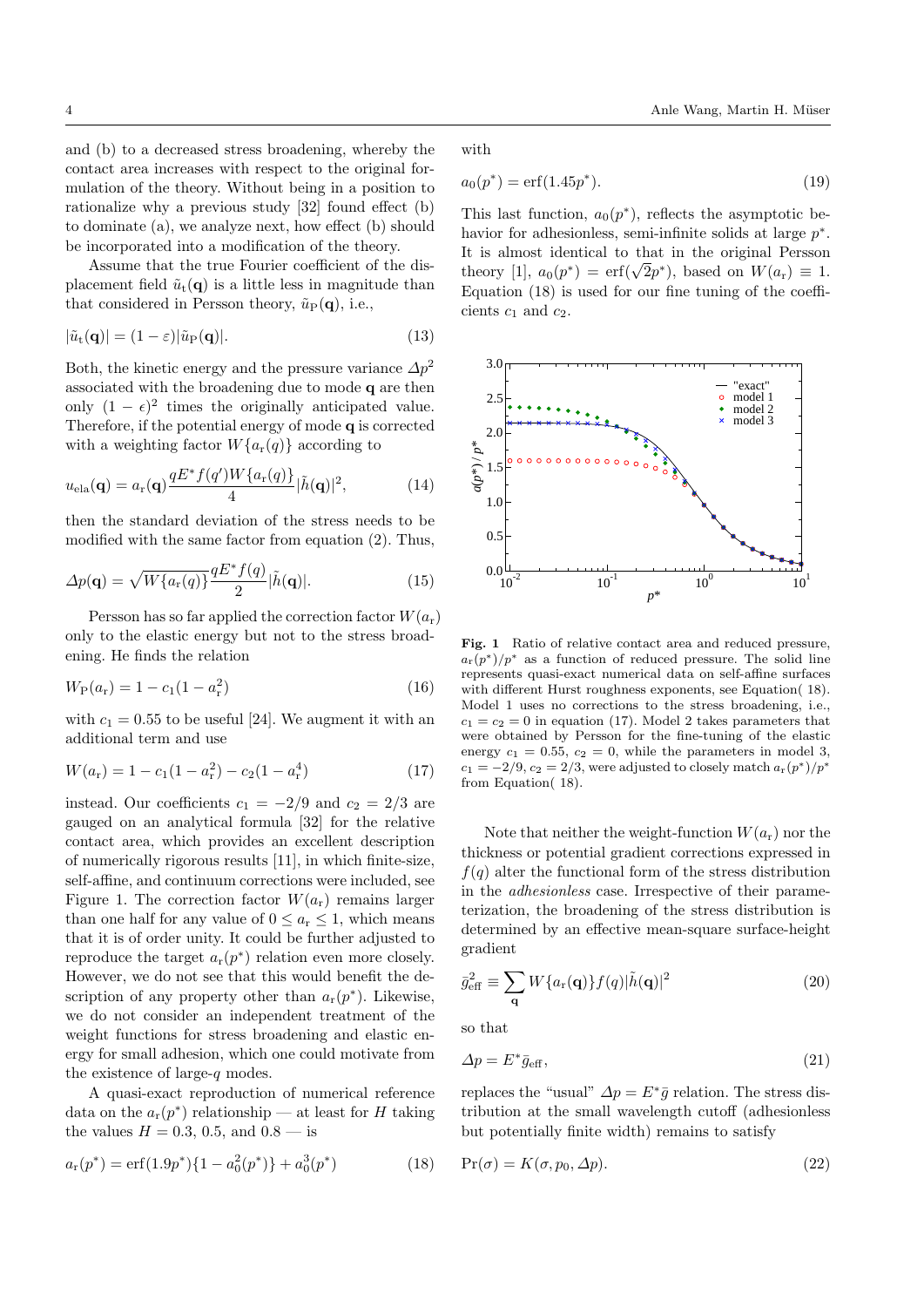The contact-area load relationship can now be written as in equation (18), when replacing  $p^*$  with  $p^*\bar{g}/\bar{g}_{\text{eff}}$ .

Finally, we also take the liberty to slightly modify the Griffith criterion. First, we allow for a constant prefactor on the r.h.s. of equation (8) different than one, that is, we take  $\sigma_a$  to be twice the given value. The reasons for this correction could be that the detached shapes usually differ from circles. Also the presence of curvature from modes other than the one associated with wavevector **q** might matter. Second, whenever  $\sigma_a$ exceeds the local theoretical adhesive stress (that is, the ratio of surface energy and decay length,  $\gamma/\rho$ , we only allow for a maximum tensile stress of  $\gamma/\rho$ .

## 2.4 Numerical methods

We use the Green's function molecular dynamics (GFMD) method [33] to model linearly elastic contacts between solids with self-affine surface roughness. The method has been described numerous times in the literature.

Comparisons of our theoretical data are made to a large degree of published data, including that disseminated in the contact-mechanics challenge in this issue of Tribology Letters. However, we augment this data with additional simulations on adhesive, elastic slabs with finite thickness  $t$ . The specification of our system is similar to that used in the contact-mechanics challenge. However, the new system is smaller and adhesion a little less short ranged than that of the challenge so that our additional simulations do not necessitate an excessive amount of computational resources. Specifically, the ratio of system size and roll-off wavelength was reduced to  $\mathcal{L}/\lambda_r = 2$ , the ratio of roll-off to short wavelength cutoff to  $\lambda_{\rm r}/\lambda_{\rm s} = 128$ , and the Tabor parameter to  $\mu_t = 1$ . The root-mean-square gradient of the height topography remained at  $\bar{q} = 1$ .

Although our current treatment is just at the boarder between short- and long-range adhesion at the finest scale, we compare our simulation data to a theory assuming short-range adhesion. This is still meaningful, as adhesion effectively becomes quickly short ranged when the length scale of observation exceeds  $\lambda_s$ .

## 3 Results

## 3.1 Comparison to contact-mechanics challenge data

In this section, we compare our three variants of Persson theory to the data of the contact-mechanics challenge. Since our amendments to Persson theory were fitted to reference data on  $a_r(p^*)$ , it is natural to first investigate the extent with which this procedure benefits the

prediction of the stress distribution. Figure 2 compares the performance of the three discussed parameterizations (or models) to the (adhesionless) GFMD reference data from the contact-mechanics challenge. For the largest part of the diagram, the data is original data of the  $2^{16} \times 2^{16}$  simulation. However, for reduced stresses  $\sigma^* \equiv \sigma/E^* \bar{g}$  less than 0.04, we performed continuum corrections as described in references [7, 11] by incorporating information from smaller simulations. The most refined approach, model 3, does not only produce the most accurate relative contact area  $-a_r = 0.0214$  versus  $a_r(\text{GFMD}) = 0.0202$  — but it appears to match the whole stress distribution better than both model 1  $(a_r = 0.0237)$  and model 2  $(a_r = 0.0159)$ .



Fig. 2 Stress-distribution function  $Pr(\sigma^*)$  for the nonadhesive case. The models are defined in the caption of figure 1.

A refined analysis of the numerical distribution function  $Pr(\sigma^*)$ , presented in Figure 3, reveals two features that are not possible to incorporate at the present level of the theory, no matter how the weight function  $W(a_r)$ is designed: First, the asymptotic behavior of  $Pr(\sigma^*)$  at small stresses is clearly sub linear. This observation is confirmed with similar exponents in preliminary simulations employing  $H = 0.3$  and  $H = 0.5$  in addition to  $H = 0.8$ . The theory predicts linearity by design, no matter how the weight function  $W(a<sub>r</sub>)$  is defined, i.e., at the current level of the theory,  $Pr(\sigma^*)$  for linearly elastic, adhesionless contacts is restricted to take the shape of the kernel function in equation (7)  $\sigma' = p_0$  and  $\Delta p = E^* \bar{g}/2$ . The second issue is that the asymptotic behavior at large  $\sigma^*$  is proportional to  $\exp(-2\sigma^{*2})$ , which is similar to that of the original Persson theory with  $W(a_r) \equiv 1$ , albeit with a smaller prefactor, see also Figure 2. Again, no modification of the weight function  $W(a_r)$  will succeed in exactly reproducing the prefac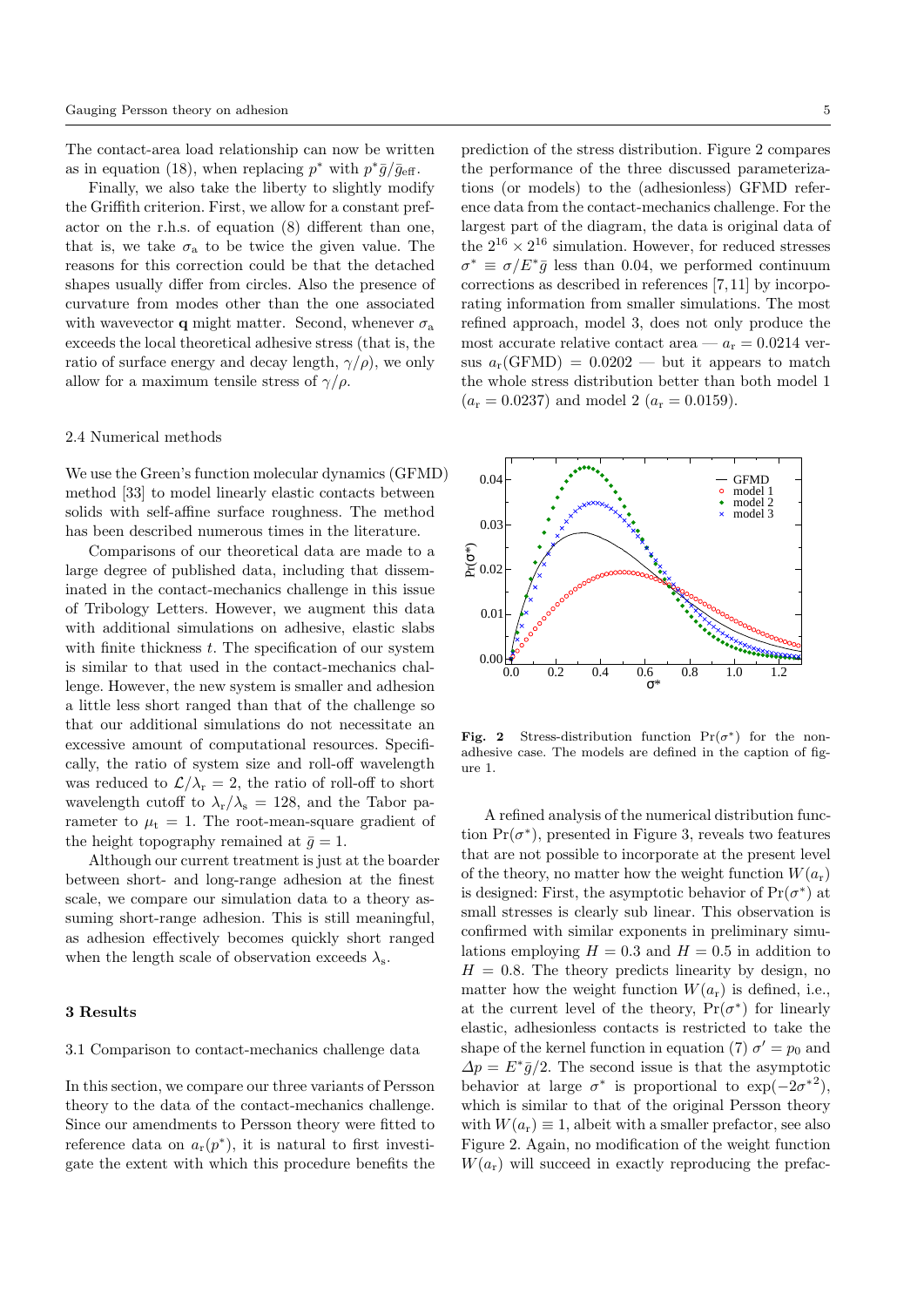tor and the argument in the exponent of the asymptotic Gaussian at the same time.



Fig. 3 Same GFMD data as in figure (2), however, in a double logarithmic representation. The asymptotic behavior for large and small stresses is included.

The crux thus is that the given double Gaussian kernel does not allow one to reproduce simultaneously the mean and the variance of the contact stress. The refined model 3 predicts the best mean, while the original model 1 estimates the second moment the most accurately. However, model 3 twice outperforms model 2. These claims are quantified in table 1. We note that properties besides the second moment of the stress distributions may also somewhat deteriorate when applying the weight functions not only to the elastic stress calculations but also to the contact-area calculations. This concerns in particular the dependence of the mean gap on load.

|                                            | GFMD   | model 1 | model 2 | model 3 |
|--------------------------------------------|--------|---------|---------|---------|
| $\sigma_{\rm c}$                           | 0.4963 | 0.6264  | 0.4215  | 0.4670  |
| $\langle \delta \sigma_{\sigma}^2 \rangle$ | 0.0908 | 0.1071  | 0.0484  | 0.0595  |

Table 1 First and second moment of the contact stress as obtained in the adhesionless version of the set-up in the contactmechanics challenge [29] at an external pressure of  $p^* = 0.01$ . The models are defined in the caption of figure 1.

So far, only adhesionless contacts have been considered. We now include adhesion and analyze in Figure 4 to what extent the various variants of the theory reflect the adhesion-mediated changes in the stress distribution function. The trend is identical to the previous one: The most refined variant, namely model 3, reproduces  $Pr(\sigma^*)$  best, in particular near the maximum of the distribution function. However, the original model gives the best asymptotic behavior at large  $\sigma^*$ .



**Fig. 4** Interfacial stress distribution function  $Pr(\sigma^*)$  inside the contact. The models are defined in the caption of figure 1.

In Figure 5 we turn our attention back to mean quantities and address the question of how well the various parameterizations predict the (reduced) mean contact stress  $\bar{\sigma}_{\rm c}^*$  as a function of  $p^*$ . This time, model 2 gives a slightly better value than model 3, however, only in the asymptotic small-pressure limit. In the cross-over region, model 3 outperforms model 2.



Fig. 5 Reduced, mean contact stress  $\bar{\sigma}_{\rm c}^*$  as a function of the nominal pressure  $p^*$ . The models are defined in the caption of figure 1.

It may be interesting to note that Persson found a slight increase of  $\bar{\sigma}_{\rm c}^*$  with decreasing  $p^*$  in his submission to the contact challenge, see Figure 11 in reference [29]. We observe a similar trend if the number of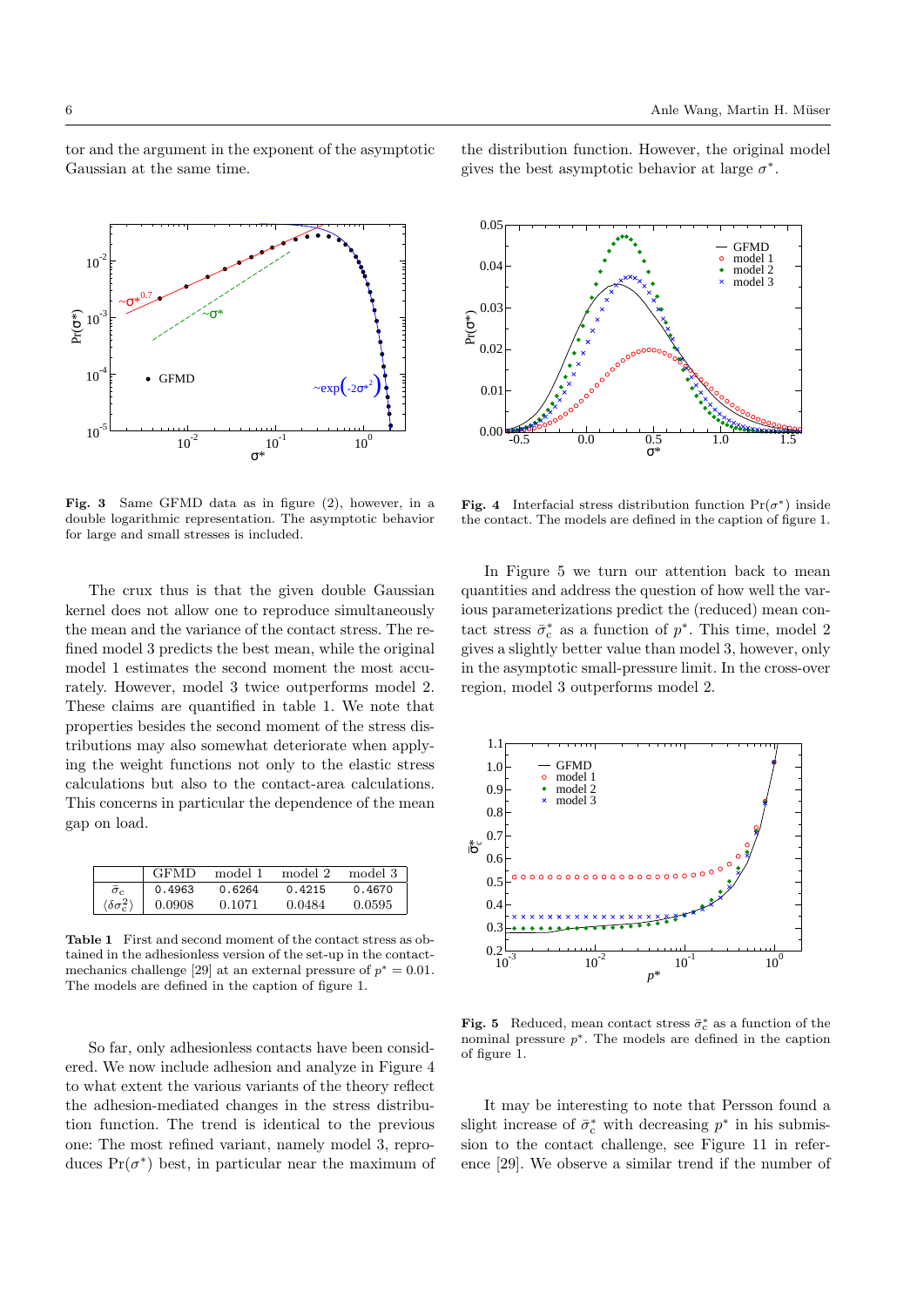bins used in the generation of the stress histogram is small. Once the discretization of the stress histogram is sufficiently refined, the derivative of  $\sigma_{\rm c}^*(p^*)$  turns out non-negative.

Our final comparison to the contact-mechanics-characters data pertains to the prediction of the mean gap as a function of pressure. Figure (6) contains results for the high-pressure regime. One can recognize an essentially perfect agreement between Persson theory and the GFMD reference data, in particular that based on model 3 in the limit of large pressures. Persson's own submission is almost indistinguishable from model 2. At small pressure, Persson theory overestimates the mean gap, which is more clearly revealed in the representation chosen for Fig. 12 in reference [29]. We argue that this is because it is implicitly based on the assumption of a thermodynamic limit, for which no strict upper bound of  $\bar{u}$  exists.



Fig. 6 Mean gap  $\tilde{u}$  as a function of  $p^*$ . The models are defined in the caption of figure 1.

#### 3.2 Comparison to data of finite-slab geometries

The adhesion used in the contact-mechanics challenge was relatively weak so that it only lead to a 50% increase of the true contact area at small loads compared to the non-adhesive analogue. In addition, the geometry was confined to be that of a semi-infinite elastic solid. To explore how well stress distributions and other properties are predicted by the theory when adhesion becomes more significant or elastic slabs rather thin, we run additional simulations towards this end.

Before presenting results, we contrast two dimensionless measures of adhesion for the two studied systems, namely that of the relatively large-scale contactmechanics challenge (system I) and the smaller-scale surface (system II) described in section 2.4. The first measure is a local one and is defined as

$$
\text{allenge}\tilde{\gamma}_{\text{loc}} = \frac{\gamma}{E^* R_{\text{c}} \bar{g}^3}.\tag{23}
$$

Numerical numbers are  $\tilde{\gamma}_{\text{loc}}(I) \approx 1$  and  $\tilde{\gamma}_{\text{loc}}(II) \approx 0.1$ . The second measure is a global parameter and taken to be the ratio of surface energy and the areal elasticenergy density needed to make full contact,  $u_{\text{ela}}^{(\text{f})}$ , i.e.,

$$
\tilde{\gamma}_{\text{glo}} = \frac{\gamma}{u_{\text{ela}}^{(f)}}.\tag{24}
$$

This time, numbers are  $\tilde{\gamma}_{\text{glo}}(I) \approx 0.025$  and  $\tilde{\gamma}_{\text{glo}}(II) \approx$ 0.1. When the thickness of the slab is reduced (with a constant-stress boundary condition at the opposite side of the interface), the global measure decreases, while the local one remains unchanged. To give an example,  $\tilde{\gamma}_{\text{glo}}(II)$  increases to 0.3 when the thickness t of the elastic manifold is reduced from semi-infinite to  $1/4q_r$  and then quickly grows more upon a further reduction of  $t$ , while the local measure  $\tilde{\gamma}_{\text{loc}}$  remains unchanged.

Our simulations reveal that the relative contact area at the reduced pressure of  $p^* = 0.01$  is significantly larger for system II than for system I and that the parameterization of Persson theory presented in section 2.3 and tested in section 3.2 underestimates the large adhesion-induced increase of  $a_r$  for thick slabs. Rather minor modifications of the parameterization, which are realized in model 4, dramatically reduce that problem, as shown in figure 7. The weight function in model 4 is taken to be  $W(a_r) = 0.35 + 0.65(1 - a_r^2)$  and the broadening of  $\Delta p$  is now multiplied with  $W^{1/4}(a_r)$  rather than with  $W^{1/2}(a_r)$ . The fine-tuning of the parameters for the new, highly-adhesive, thin-slab geometry only means redefining parameters by  $O(10\%)$ , the most dramatic change being  $W(a_r \to 0)$  which is equal to 0.35 in model 4 versus 5/9 in model 3.

It is interesting to note that the true contact area in system II at  $p^* = 0.005$  would only slightly exceed 1% for the semi-infinite, adhesionless solid and finitethickness corrections for it would only become relevant for extremely thin slabs. The adhesion-induced increase of contact (in the semi-infinite case) thus is a factor of three, compared to a mere 50% increase of system I, although system II has the larger value of  $\tilde{\gamma}_{\text{loc}}$ . We can therefore no longer claim that  $\tilde{\gamma}_{loc}$  is a strong indicator [34] for the increase of true contact. The more meaningful parameter appears to be the global measure for adhesion. In the calculation of the elastic energy, it places more emphasis on long than on short wavelengths for  $H > 0.5$  [30]. At this point, we cannot speculate if  $\tilde{\gamma}_{\text{glo}}$  might also indicate how sticky surfaces are. Recently, Pastweka and Robbins proposed a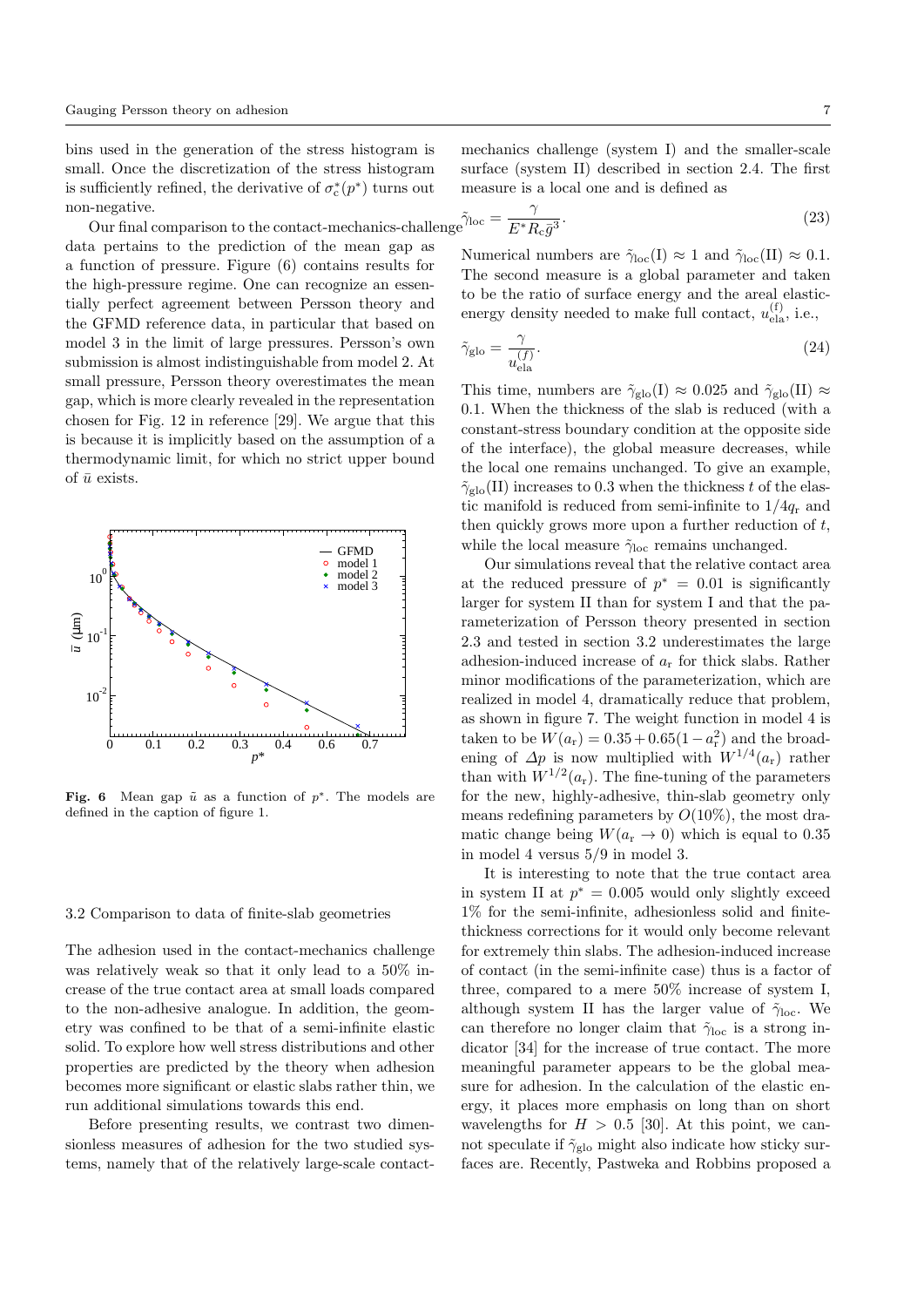0.10 *ar* 0.20

0.05

0.50 1.00



**GFMD** model 3 model 4

 $\frac{\mathsf{x}}{\mathsf{u}}$ 

reference curve is shown for comparison, in which adhesion in system II is not considered.

local criterion [35], which seemed reliable at least up to medium-scale system sizes.

Since  $a_r$  is only a scalar property, we also investigate to what extent the the theory using the parameterization of model 4 reflects the full simulations. To better reveal the trends, we compare  $Pr(\sigma)$  between GFMD and theory at similar contact areas in figure 8.

As is the case for other quantities, Persson theory reproduces the results on stress-distributions from bruteforce simulations quite closely if one allows the parameters in the theory to be tweaked by a few percent. Most importantly, the functional forms of  $Pr(\sigma)$  are reproduced quite accurately even if the asymptotic behavior for the largest allowed tensile load may not be perfect. However, it seems as if the presence of adhesion somewhat reduces this issue compared to the results reported in Figure 3.

### 4 Conclusions

In this paper, we have proposed three modifications of Persson's contact mechanics theory. First, we modified a weight function relating the elastic energy to the surface height spectrum depending on the resolutiondependent relative contact. Second, and more importantly, the weight function now also affects the way in which the pressure distribution broadens with increasing resolution. Finally, we fine-tuned the Griffith criterion used in the theory. These alterations lead to an overall improvement of predictions made with this theory for moderate adhesion and semi-infinite substrates. Most quantities of interest can be predicted within a few



Fig. 8 Interfacial stress distributions for system II at various thicknesses. Symbols show GFMD results, while lines represent the theory, which is based on the parameterization of model 4. The top and bottom graph contain data on thin and thick slabs, respectively. The values stated for the relative contact area  $a_r$  area, which is obtained as the integral over  $Pr(\sigma)$ , pertain to the GFMD simulation.

percent uncertainty, such as the mean contact stress, or the mean interfacial separation. As such, we support the claim that Persson theory can predict the functional dependence of most functions of interest correctly. For large adhesion (leading to a distinctly increased contact area compared to the adhesionless case), parameters had to be changed again by a few 10% to find a true quantitative agreement between theory and full simulations.

However, we also identified the first case of an incorrect exponent in Persson theory: The stress distribution  $Pr(\sigma)$  increases slightly sub-linearly with  $\sigma$  at small values of  $\sigma$ , while the theory predicts linearity, no matter how the weighting function are fine tuned. We believe that these features arise in real space from the zones near the contact lines. Persson theory implicitly assumes the same stress broadening in the vicinity of contact lines as deep inside the contact and no reentrance of lost contact upon an increase of resolution.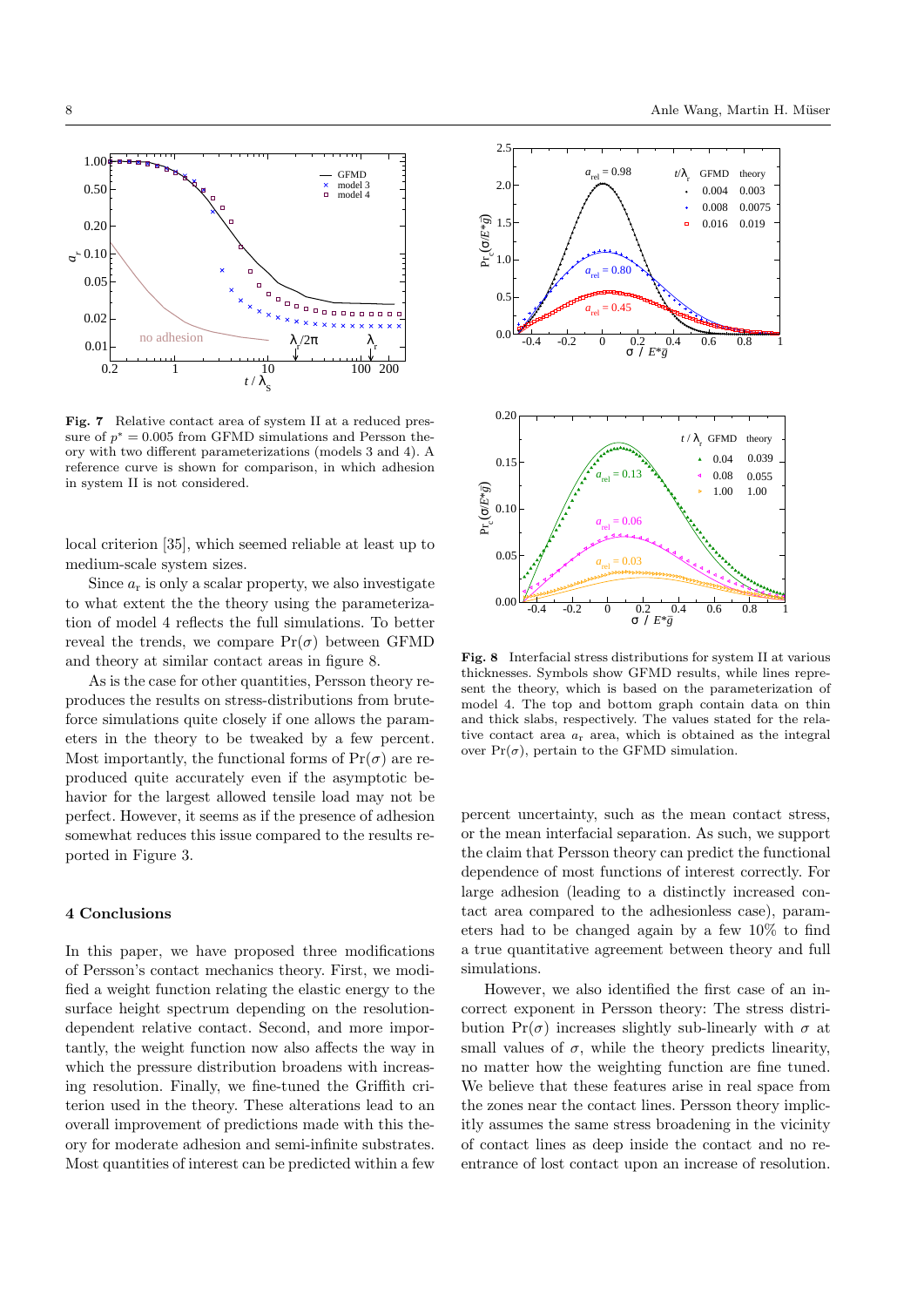These assumptions have been shown to be approximative [32], however, any numerically feasible theory must make such compromises. It seems, however, that this type of shortcoming is less prominent when adhesion is included into the treatment. This might be beneficial for the modeling of adhesive systems of practical relevance [36, 37].

We are aware of previous tests of Persson theory that are not quite as favorable as ours [38]. However, these are based on correlated noise or even deterministic features. In such cases, one might want to apply Persson theory only at scales that are sufficiently small for the smaller-scale roughness features to be described as randomly rough.

The current work covers an unusually broad parameter space. Surface energies and (linear) system size were varied over one decade, load and thickness of the solids over several orders of magnitude. In all tested regimes, the theory performed quite impressively, however, only when fine tuning the value of the three adjustable parameters, which, however, always remained of order unity.

It is certainly somewhat unsatisfactory that some fine-tuning of employed parameters is needed to make truly accurate predictions with Persson theory. The situation can be compared to that of density-functional theory (DFT) in quantum chemistry, where different functionals (and pseudopotentials) also show different performance on different elements. Both theories can be made exact in principle. In DFT, there exists a functional giving the exact ground-state energy (we just do not know the functional) [39], while the basic ideas of Persson theory can be motivated from the leading-order term of a rigorous cumulant expansion [40]. In both cases, however, it seems a non-trivial exercise to find formulations of the theories that are very precise, computationally lean and, at the same time, not in need of some fine readjustments that depend on the system under consideration.

#### A Stress variance in full contact

Consider single-sinusoidal roughness in a periodically repeated domain of an isotropic, semi-infinite half space:

$$
h(\mathbf{r}) = h(\mathbf{q})e^{i\mathbf{q}\cdot\mathbf{r}}.\tag{25}
$$

The stress then reads

$$
\sigma_{\mathbf{q}}(\mathbf{r}) = i \frac{q E^*}{2} h(\mathbf{q}) e^{i\mathbf{q} \cdot \mathbf{r}} \tag{26}
$$

so that its variance, averaged over the domain, becomes

$$
\Delta \sigma_{\mathbf{q}}^2 = \left(\frac{qE^*}{2}\right) |h(\mathbf{q})|^2,\tag{27}
$$

If the roughness is spanned by several q vectors, their stress variances add up due to the orthogonality of  $\exp(i\mathbf{q} \cdot \mathbf{r})$ and  $\exp(i\mathbf{q}'\cdot\mathbf{r})$  for  $\mathbf{q}\neq\mathbf{q}'$ . The total stress variance then becomes

$$
\Delta \sigma_{\rm tot}^2 = \sum_{\mathbf{q}} \left(\frac{qE^*}{2}\right)^2 |h(\mathbf{q})|^2 \tag{28}
$$

$$
\rightarrow \frac{A}{(2\pi)^2} \int d^2q \left(\frac{qE^*}{2}\right)^2 |h(\mathbf{q})|^2. \tag{29}
$$

In the transition from a discrete to a continuum theory, we have assumed that the  $|h(\mathbf{q})|^2$  (more precisely, their expectation values or, alternatively, their running averages) are smooth functions of **q**. Defining the spectrum to be  $C(q)$  =  $A|h(\mathbf{q})|^2/(2\pi)^2$ , we obtain Persson's expression for the stress variance in full contact [1], namely

$$
\Delta \sigma_{\rm tot}^2 = \int d^2 q \left(\frac{q E^*}{2}\right)^2 C(q),\tag{30}
$$

which is proportional to the mean-square surface gradient [6]. Calculations for sheets of finite thickness  $t$  can be done in a similar fashion by multiplying a weighting factor  $f(qt)$  to  $E^*$ .

## B Derivation of the kernel function

The diffusion equation

$$
\partial_x^2 T(x,t) = \partial_t T(x,t),\tag{31}
$$

subjected to the absorbing boundary condition  $T(x = x_a, t) =$ 0 can be solved as a Sturm-Liouville problem with the sine Fourier transform

$$
T(x,t) = \sqrt{\frac{2}{\pi}} \int_0^\infty dq \,\tilde{T}(q,t) \sin\{q(x-x_0)\}.
$$
 (32)

The Fourier coefficients thus obey

$$
-Dq^2\tilde{T}(q,t) = \partial_t \tilde{T}(q,t)
$$
\n(33)

so that

D∂<sup>2</sup>

$$
\tilde{T}(q,t) = \tilde{T}(q,0)e^{-q^2Dt}.
$$
\n(34)

The solution for a general initial condition then reads

$$
T(x,t) = \sqrt{\frac{2}{\pi}} \int_0^\infty dq \, \tilde{T}(q,0) \sin\{q(x-x_0)\} e^{-q^2 Dt}.\tag{35}
$$

The left-hand side of this equation turns into a kernel function if the initial condition for  $T(x, t = 0)$  is a delta-function,  $\delta(x$  $x_0$ ), in which case

$$
K(x, x_0, t) = \frac{2}{\pi} \int_0^\infty dq \sin\{q(x_0 - x_\mathbf{a})\} \sin\{q(x - x_\mathbf{a})\} e^{-q^2 Dt}
$$

$$
= \frac{e^{-(x - x_0)^2/2\sigma^2} - e^{-(x + x_0 + 2x_\mathbf{a})^2/2\sigma^2}}{\sqrt{2\pi\sigma^2}}
$$
(36)

with  $\sigma^2 = 2Dt$ . Note that similar equations hold if the initial time is different from zero.

The second term on the right-hand side of Eq. (36) is what we call the mirror Gaussian in the main text. To make full connection to the main text, please substitute, amongst other expressions,  $\sigma^2 \to \Delta p^2$ ,  $x_a \to -\sigma_a^+$ , and  $T(x,t) \to \Pr(\sigma, q)$ .

Acknowledgments MHM thanks Bo Persson for helpful discussions, Nikolay Prodanov and Wolf Dapp for technical support in the initial phases of the project, the German research foundation (DFG) for financial support through grant Mu 1694/5-1, and the Jülich Supercomputing Centre for computing time on JUQUEEN.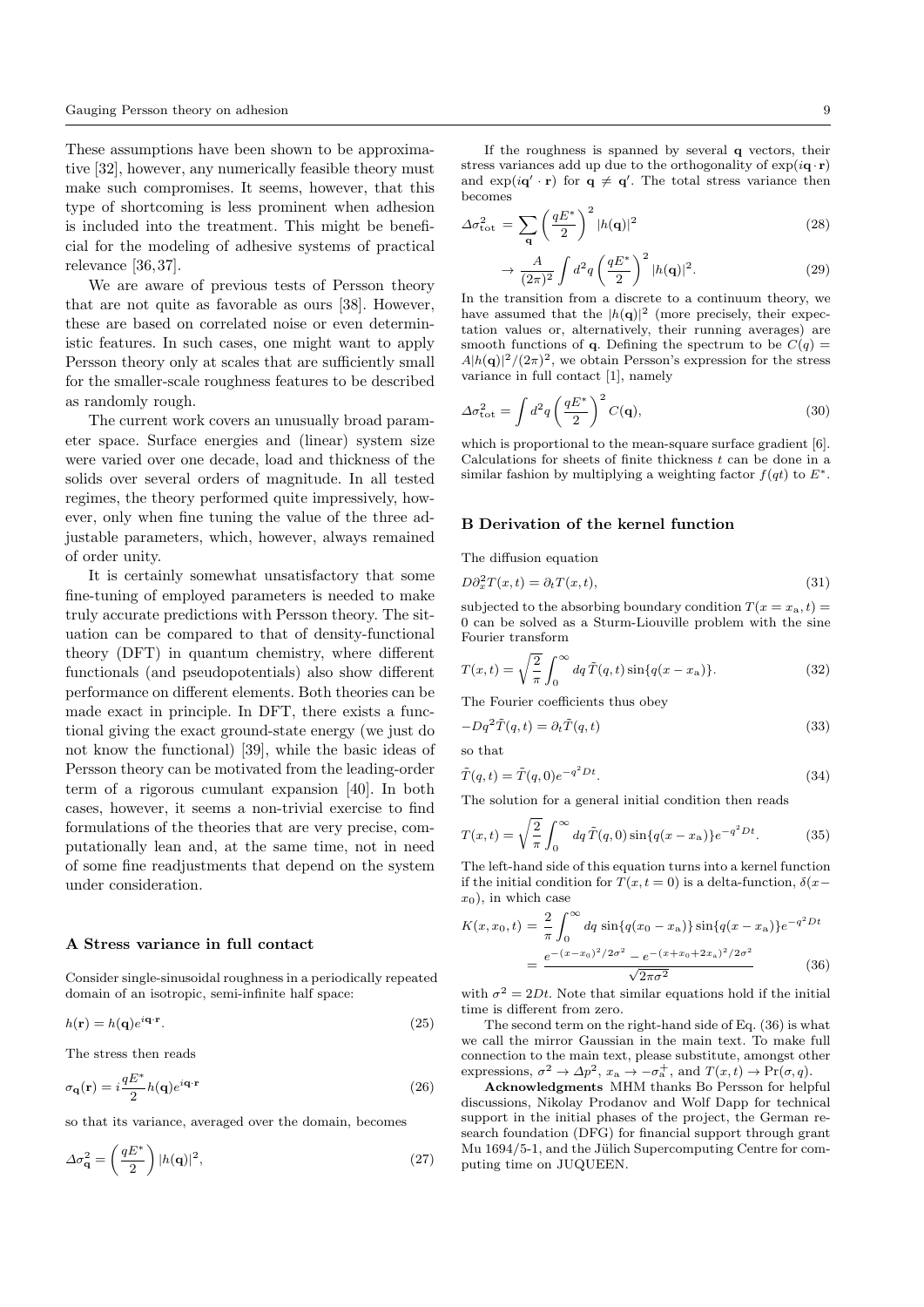## References

- 1. B. N. J. Persson. Theory of rubber friction and contact mechanics. The Journal of Chemical Physics, 115(8):3840, 2001.
- 2. B.N.J. Persson. Contact mechanics for randomly rough surfaces. Surface Science Reports, 61(4):201–227, jun 2006.
- 3. J. F. Archard. Elastic deformation and the laws of friction. Proceedings of the Royal Society A: Mathematical, Physical and Engineering Sciences, 243(1233):190–205, dec 1957.
- 4. J. A. Greenwood and J. B. P. Williamson. Contact of nominally flat surfaces. Proceedings of the Royal Society A: Mathematical, Physical and Engineering Sciences, 295(1442):300–319, dec 1966.
- 5. A.W. Bush, R.D. Gibson, and T.R. Thomas. The elastic contact of a rough surface. Wear,  $35(1):87-111$ , nov 1975.
- 6. S. Hyun, L. Pei, J.-F. Molinari, and M. O. Robbins. Finite-element analysis of contact between elastic selfaffine surfaces. Physical Review E, 70(2):026117, aug 2004.
- 7. C Campañá and M. H Müser. Contact mechanics of real vs. randomly rough surfaces: A Green's function molecular dynamics study. Europhysics Letters (EPL), 77(3):38005, jan 2007.
- 8. G. Carbone and F. Bottiglione. Asperity contact theories: Do they predict linearity between contact area and load? Journal of the Mechanics and Physics of Solids, 56(8):2555– 2572, aug 2008.
- 9. Marco Paggi and Michele Ciavarella. The coefficient of proportionality  $\kappa$  between real contact area and load, with new asperity models. Wear, 268(7-8):1020–1029, mar 2010.
- 10. C. Putignano, L. Afferrante, G. Carbone, and G. Demelio. The influence of the statistical properties of self-affine surfaces in elastic contacts: A numerical investigation. Journal of the Mechanics and Physics of Solids, 60(5):973– 982, may 2012.
- 11. Nikolay Prodanov, Wolf B. Dapp, and Martin H. Müser. On the contact area and mean gap of rough, elastic contacts: Dimensional analysis, numerical corrections, and reference data. Tribology Letters, 53(2):433–448, dec 2013.
- 12. Roman Pohrt, Valentin L. Popov, and Alexander E. Filippov. Normal contact stiffness of elastic solids with fractal rough surfaces for one- and three-dimensional systems. Physical Review E, 86(2):026710, aug 2012.
- 13. Lars Pastewka, Nikolay Prodanov, Boris Lorenz, Martin H. Müser, Mark O. Robbins, and Bo N. J. Persson. Finite-size scaling in the interfacial stiffness of rough elastic contacts. Physical Review E, 87(6):062809, jun 2013.
- 14. C. Yang and B. N. J. Persson. Contact mechanics: contact area and interfacial separation from small contact to full contact. Journal of Physics: Condensed Matter, 20(21):215214, 2008.
- 15. Lars Pastewka and Mark O. Robbins. Contact area of rough spheres: Large scale simulations and simple scaling laws. Applied Physics Letters, 108(22):221601, may 2016.
- 16. Martin H. Müser. On the contact area of nominally flat hertzian contacts. Tribology Letters, 64(1):14, sep 2016.
- 17. A. Almqvist, C. Campañá, N. Prodanov, and B.N.J. Persson. Interfacial separation between elastic solids with randomly rough surfaces: Comparison between theory and numerical techniques. Journal of the Mechanics and Physics of Solids, 59(11):2355–2369, nov 2011.
- 18. C Campañá, B N J Persson, and M H Müser. Transverse and normal interfacial stiffness of solids with randomly rough surfaces. Journal of Physics: Condensed Matter, 23(8):085001, feb 2011.
- 19. Wolf B. Dapp, Andreas Lücke, Bo N. J. Persson, and Martin H. Müser. Self-affine elastic contacts: Percolation and leakage. Phys. Rev. Lett., 108(24):244301, jun 2012.
- 20. Wolf B. Dapp and Martin H. Müser. Fluid leakage near the percolation threshold. Scientific Reports, 6(1):19513, feb 2016.
- 21. B N J Persson. On the elastic energy and stress correlation in the contact between elastic solids with randomly rough surfaces. Journal of Physics: Condensed Matter, 20(31):312001, jun 2008.
- 22. Carlos Campañá, Martin H Müser, and Mark O Robbins. Elastic contact between self-affine surfaces: comparison of numerical stress and contact correlation functions with analytic predictions. Journal of Physics: Condensed Matter, 20(35):354013, aug 2008.
- 23. G. Carbone, L. Mangialardi, and B. N. J. Persson. Adhesion between a thin elastic plate and a hard randomly rough substrate. Physical Review B, 70(12):125407, sep 2004.
- 24. C. Yang, B. N. J. Persson, J. Israelachvili, and K. Rosenberg. Contact mechanics with adhesion: Interfacial separation and contact area. EPL (Europhysics Letters), 84(4):46004, nov 2008.
- 25. B. N. J. Persson and M. Scaraggi. Theory of adhesion: Role of surface roughness. The Journal of Chemical Physics, 141(12):124701, sep 2014.
- 26. G. Carbone, B. Lorenz, B. N. J. Persson, and A. Wohlers. Contact mechanics and rubber friction for randomly rough surfaces with anisotropic statistical properties. The European Physical Journal E, 29(3):275–284, jul 2009.
- 27. B. N. J. Persson. Elastoplastic contact between randomly rough surfaces. Physical Review Letters, 87(11):116101, aug 2001.
- 28. G. Carbone, M. Scaraggi, and U. Tartaglino. Adhesive contact of rough surfaces: Comparison between numerical calculations and analytical theories. The European Physical Journal E, 30(1):65–74, sep 2009.
- 29. M. H. Müser, W. B. Dapp, and other challenge participants. To be filled in by editor.
- 30. B.N.J. Persson. Adhesion between an elastic body and a randomly rough hard surface. The European Physical Journal E, 8(4):385–401, jul 2002.
- 31. W. Manners and J.A. Greenwood. "some observations on persson's diffusion theory of elastic contact". Wear, 261(5-6):600–610, sep 2006.
- 32. Wolf B Dapp, Nikolay Prodanov, and Martin H Müser. Systematic analysis of persson's contact mechanics theory of randomly rough elastic surfaces. Journal of Physics: Condensed Matter, 26(35):355002, jul 2014.
- 33. Carlos Campañá and Martin H. Müser. Practical Green's function approach to the simulation of elastic semiinfinite solids. Phys. Rev. B, 74(7):075420, aug 2006.
- 34. Martin H. Müser. A dimensionless measure for adhesion and effects of the range of adhesion in contacts of nominally flat surfaces. Tribology International, 100:41–47, aug 2016.
- 35. Lars Pastewka and Mark O. Robbins. Contact between rough surfaces and a criterion for macroscopic adhesion. Proceedings of the National Academy of Sciences, 111(9):3298–3303, feb 2014.
- 36. Sarah C. L. Fischer, Eduard Arzt, and René Hensel. Composite pillars with a tunable interface for adhesion to rough substrates. ACS Applied Materials & Interfaces, 9(1):1036–1044, jan 2017.
- 37. Ram Gopal Balijepalli, Sarah C.L. Fischer, René Hensel, Robert M. McMeeking, and Eduard Arzt. Numerical study of adhesion enhancement by composite fibrils with